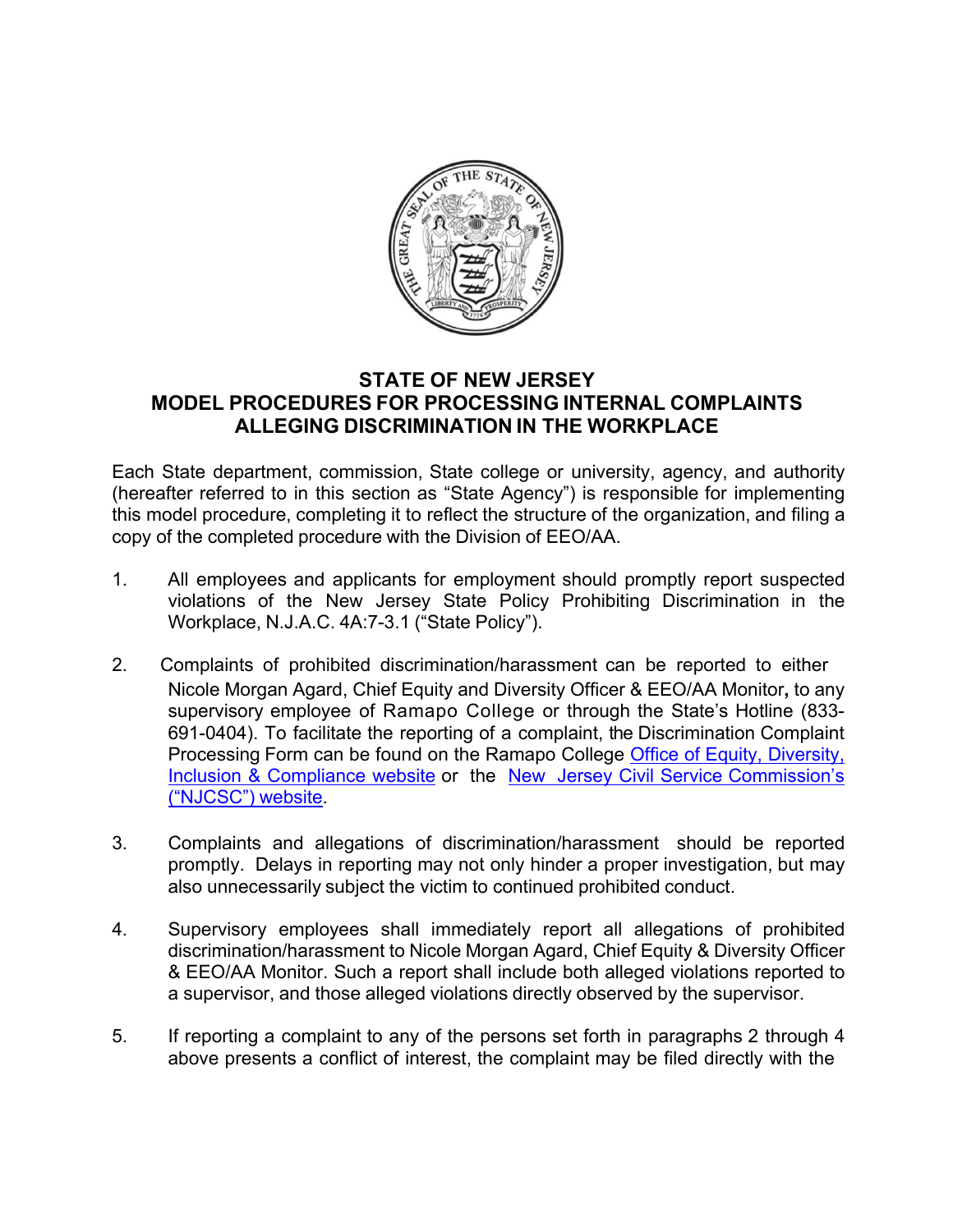Division of EEO/AA, P.O. Box 315, Trenton, NJ 08625. An example of such a conflict would be where the individual against whom the complaint is made is involved in the intake, investigative or decision-making process.

- 6. In order to facilitate a prompt, thorough, and impartial investigation, all complainants are encouraged to submit a Discrimination Complaint Processing Form (DPF-481). An investigation may be conducted whether or not the form is completed.
- 7. Each State Agency shall maintain a written record of the discrimination/harassment complaints received. Written records shall be maintained as confidential records to the extent practicable and appropriate. A copy of all complaints (regardless of the format in which submitted) must be submitted to the Division of EEO/AA, by the State Agency's EEO/AA Officer, along with a copy of the acknowledgement letter(s) sent to the person(s) who filed the complaint and, if applicable, the complaint notification letter sent to the person(s) against whom the complaint has been filed including the basis for the complaint and whether or not an investigation will be initiated. When a complaint on its face is insufficient to determine the nature and scope of the allegations the EEO/AA Officer shall interview the person submitting the complaint for additional information to determine whether the allegations implicate the State Policy. If after conducting the interview of a complainant, the EEO/AA Officer determines that an investigation is not warranted, a letter shall be sent to the complainant explaining the basis for the decision not to investigate. If a written complaint has not been filed, the EEO/AA Officer must submit to the Division of EEO/AA a brief summary of the allegations that have been made. Copies of complaints filed with the New Jersey Division on Civil Rights, the U.S. Equal Employment Opportunity Commission, or in court also must be submitted to the Division of EEO/AA.
- 8. During the initial intake of a complaint, the EEO/AA Officer or the EEO/AA Officer Authorized Designee will obtain information regarding the complaint, and determine if interim corrective measures are necessary to prevent continued violations of the State Policy. Interim corrective actions include, but are not limited to:
	- a. Separation of parties;
	- b. Removal of parties from the workplace; and
	- c. Involvement of law enforcement, when appropriate, for instances involving bodily harm or serious bodily harm.
- 9. At the EEO/AA Officer's discretion, a prompt, thorough, and impartial investigation into the alleged harassment or discrimination will take place. The complainant shall have the burden to articulate a sufficient nexus between the alleged conduct to a protected category pursuant to the State Policy.

In determining whether or not a thorough and impartial investigation is warranted, the EEO/AA Officer when reviewing complaints shall consider, but is not limited to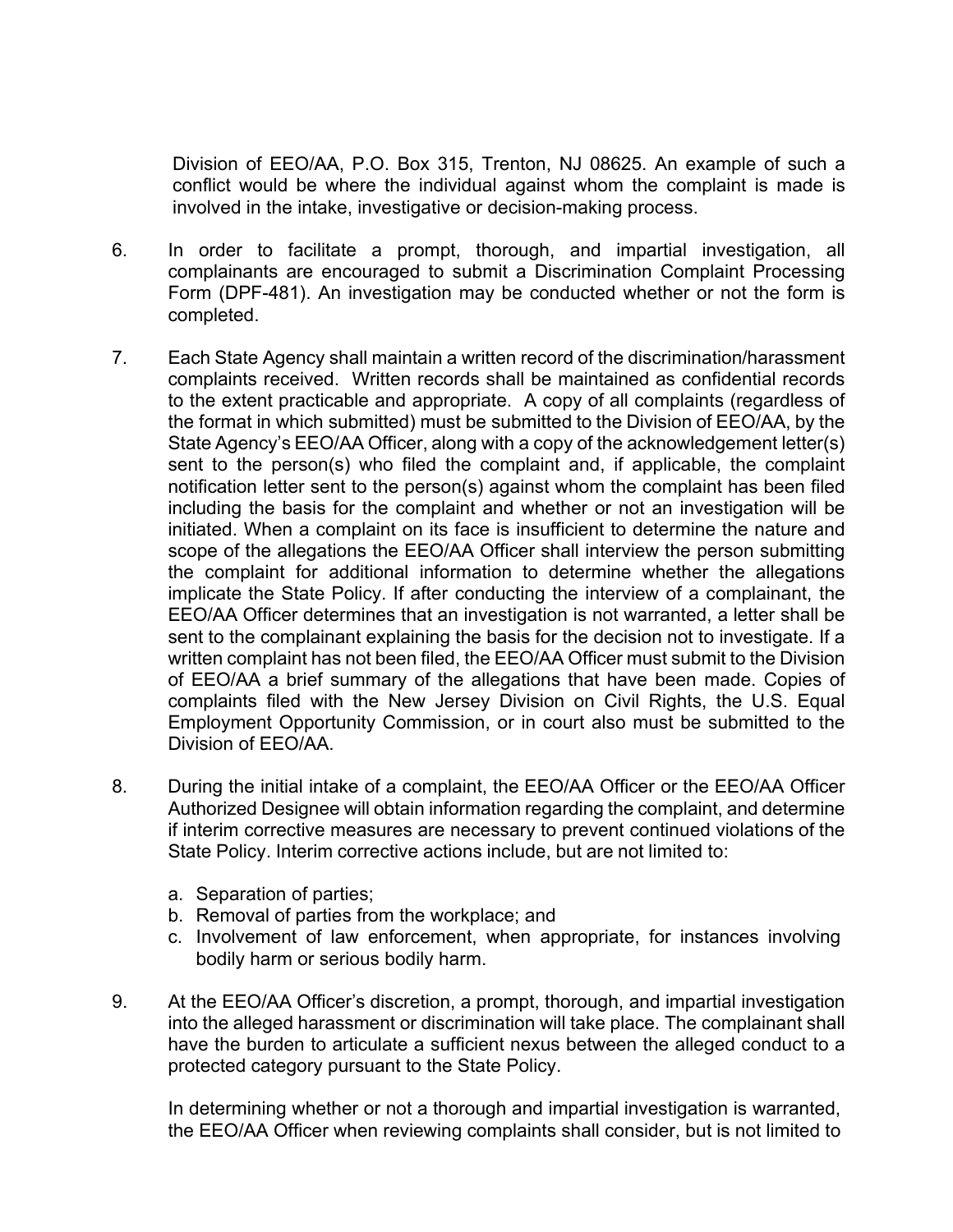considering, the following factors: the facts presented, whether the complainant articulated a sufficient nexus between the alleged conduct to a protected category as set forth in N.J.A.C. 4A:7-3.1(a), the time the incident(s) occurred, the time the incident was reported, and whether the complainant and/or respondent is a current State employee (regardless of when the incident occurred).

- 10. An investigative report will be prepared by the EEO/AA Officer or Designee when the investigation is completed. The report will include, at a minimum:
	- a. A summary of the complaint;
	- b. A summary of the parties' positions;
	- c. A summary of the facts developed through the investigation; and
	- d. An analysis of the allegations and the facts.

The investigative report will be submitted to President Dr. Cindy R. Jebb (hereinafter "President Jebb") or his Designee, who will issue a final letter of determination to the parties.

- 11. President Jebb or his Designee will review the investigative report issued by the EEO/AA Officer or authorized Designee, and make a determination as to whether the allegation of a violation of the State's Policy has been substantiated. If a violation has occurred by a Ramapo College employee, the Department of Human Resources will determine the appropriate corrective measures necessary to immediately remedy the violation. If a violation has occurred by a Ramapo College student, the Office of Student Conduct will determine the appropriate corrective measures necessary to immediately remedy the violation.
- 12. President Jebb or Designee will issue a final letter of determination to both the complainant(s) and the person(s) against whom the complaint was filed, setting forth the results of the investigation and the right of appeal to the NJCSC, as set forth in paragraphs 13 and 14 below. To the extent possible, the privacy of all parties involved in the process shall be maintained in the final letter of determination. The Division of EEO/AA shall be furnished with a copy of the final letter of determination.
	- a. The letter shall include, at a minimum:
		- 1. A brief summary of the parties' positions;
		- 2. A brief summary of the facts developed during the investigation; and
		- 3. An explanation of the determination, which shall include whether:
			- i. The allegations were either substantiated or not substantiated; and
			- ii. A violation of the State Policy did or did not occur.
	- b. The investigation of a complaint shall be completed and a final letter of determination shall be issued no later than 120 days after the initial intake of the complaint referred to in paragraph 8 above is completed.
	- c. The time for completion of the investigation and issuance of the final letter of determination may be extended by the State Agency Head for up to 60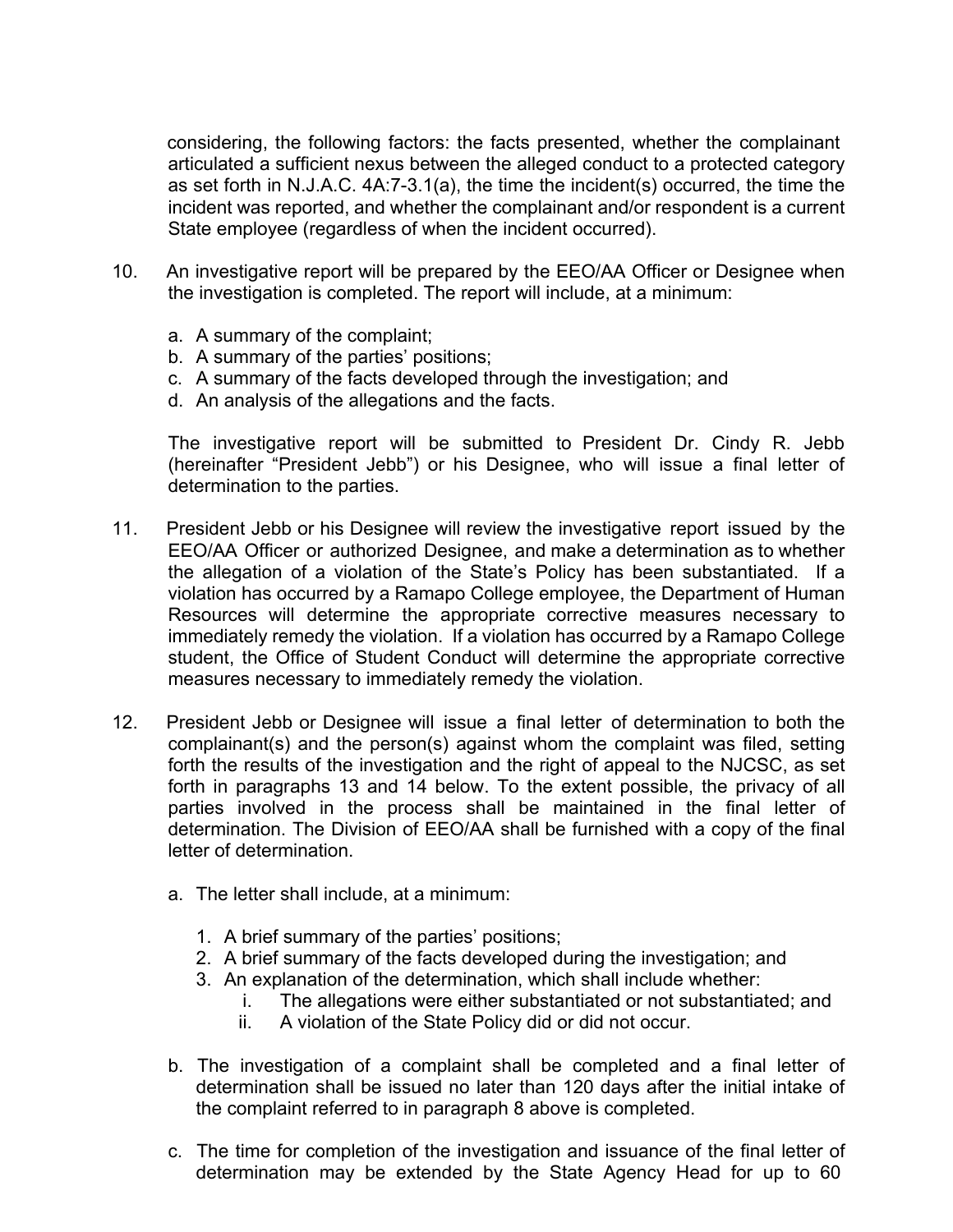additional days in cases involving exceptional circumstances. The State Agency Head shall provide the Division of EEO/AA and all parties with written notice of any extension and shall include in the notice an explanation of the exceptional circumstances supporting the extension.

- 13. A complainant who is in the career, unclassified, or senior executive service, or who is an applicant for employment, who disagrees with the determination of President Jebb or his Designee, may submit a written appeal, within 20 days of the receipt of the final letter of determination from President Jebb or Designee, to the NJCSC, Division of Appeals and Regulatory Affairs ("DARA"), Written Record Appeals Unit, P.O. Box 312, Trenton, NJ 08625-0312. The appeal shall be in writing and include all materials presented by the complainant at the State Agency level, the final letter of determination, the reason for the appeal, and the specific relief requested. Please be advised that there is a \$20 fee for appeals. Please include a check or money order along with the appeal, payable to NJCSC. Persons receiving public assistance and those qualifying for NJCSC Veterans Preference are exempt from this fee.
	- a. Employees filing appeals which raise issues for which there is another specific appeal procedure must utilize those procedures. The NJCSC may require any appeal, which raises issues of alleged discrimination and other issues, such as examination appeals, to be processed using the procedures set forth in N.J.A.C. 4A:7-3.2 or a combination of procedures as the NJCSC deems appropriate. See N.J.A.C. 4A:2-1.7.
	- b. If an appeal under this chapter raises issues concerning the employee not receiving an advancement appointment, the NJCSC shall decide those issues in the course of its determination.
	- c. The NJCSC shall decide the appeal on a review of the written record or such other proceeding as it deems appropriate. See N.J.A.C. 4A:2-1.1(d).
	- d. The appellant shall have the burden of proof in all discrimination appeals brought before the NJCSC.
- 14. In a case where a violation has been substantiated, and no disciplinary action recommended, the party(ies) against whom the complaint was filed may appeal the substantiated determination to the NJCSC at the address indicated in paragraph 13 above within 20 days of receipt of the final letter of determination by the State Agency Head or Designee.
	- a. The burden of proof shall be on the appellant.
	- b. The appeal shall be in writing and include the final letter of determination, the reason for the appeal, and the specific relief requested.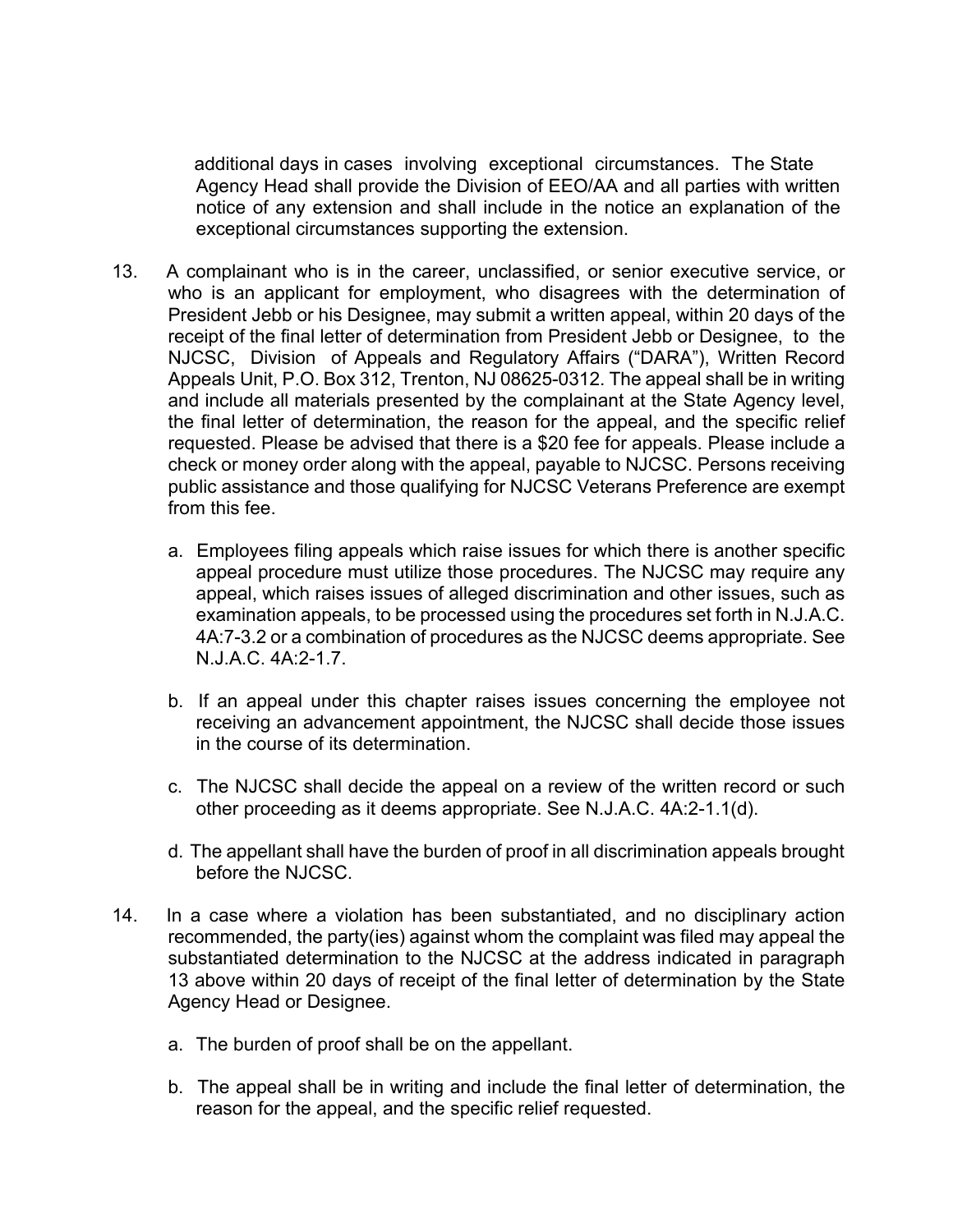- c. If disciplinary action has been recommended in the final letter of determination any party charged who is in the career service may appeal using the procedures set forth in N.J.A.C. 4A:2-2 and 3.
- 15. Where an appeal of a decision on a discrimination complaint has been filed with the NJCSC, the Director of the Division of EEO/AA shall be placed on notice of the appeal and given the opportunity to submit comments to the NJCSC regardless of whether or not the complaint was initially filed directly with the Director of the Division of EEO/AA.
- 16. Any employee or applicant for employment can file a complaint directly with external agencies that investigate discrimination/harassment charges in addition to utilizing this internal procedure. The time frames for filing complaints with external agencies indicated below are provided for informational purposes only. An individual should contact the specific agency to obtain exact time frames for filing a complaint. The deadlines run from the date of the last incident of alleged discrimination/harassment, not from the date that the final letter of determination is issued by the State Agency Head or Designee.

Complaints may be filed with the following external agencies:

## **Division on Civil Rights N. J. Department of Law & Public Safety (Within 180 days of the discriminatory act)**

Central Regional Office 140 East Front Street, 6th Floor P.O. Box 090 Trenton NJ 08625-0090 (609) 292-4605

Northern Regional Office 31 Clinton Street, 3rd floor P.O. Box 46001 Newark, NJ 07102 (973) 648-2700

South Shore Regional Office 1325 Boardwalk, 1st Floor Tennessee Avenue and Boardwalk Atlantic City, NJ 08401 (609) 441-3100

Southern Regional Office 5 Executive Campus, Suite 107 Cherry Hill, NJ 08034 (856) 486-4080